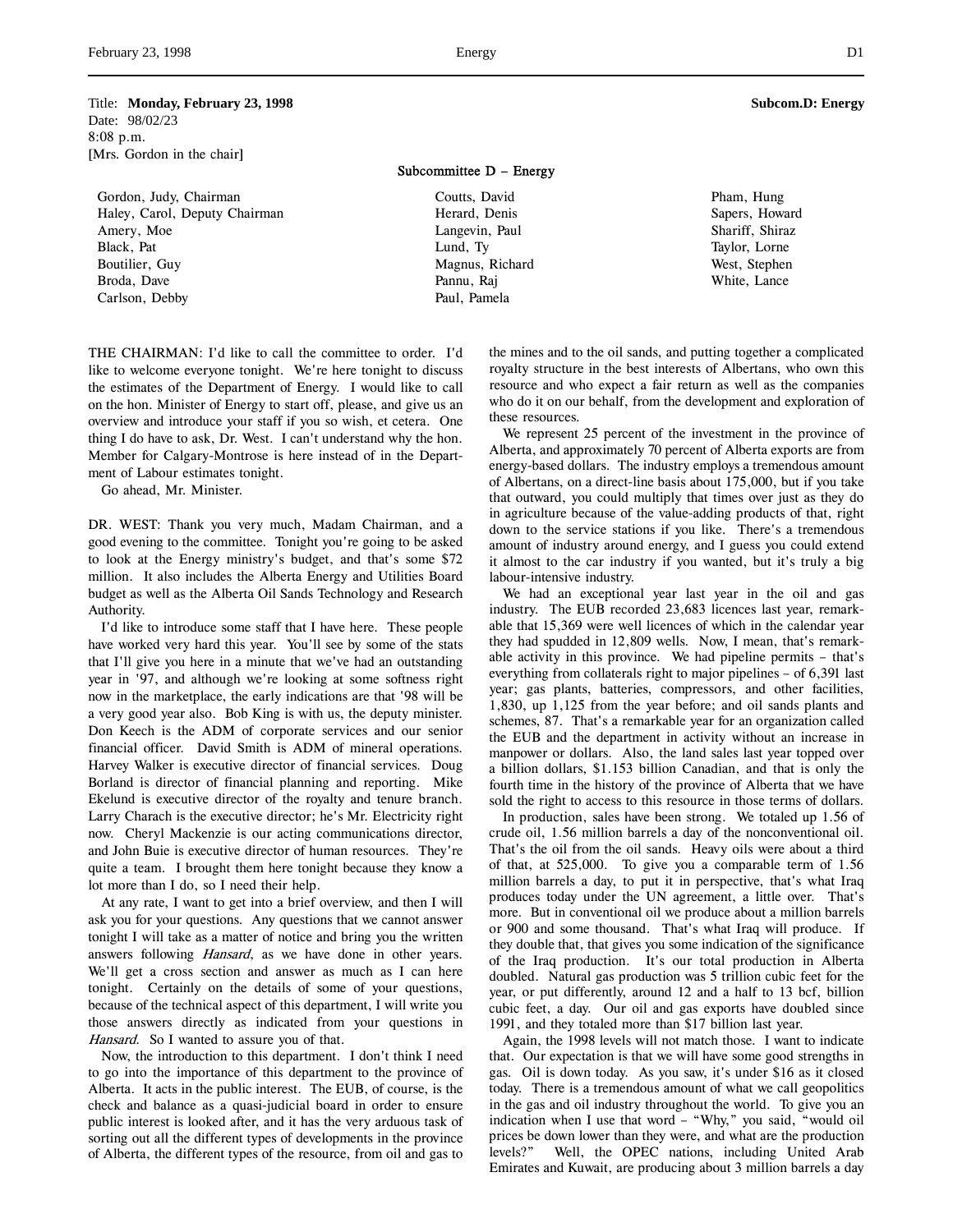more than they were expected to produce. That puts them at around 27 and a half million to 28 million barrels a day. Again, that's just one indication.

I told you about Iraq. The North Sea production has come up and even our Hibernia. When those first wells came on at 45,000 barrels a day, it was quite astounding. Some of the others may not be at that strength, but it's still a tremendous amount of production. When we look at Venezuela crudes, some of the heavier ends are coming in at 3 million to 3 and a half million barrels per day. The production off Mexico also gets into the marketplace, and the Americans, because of the Asian influence, which dropped the use of heavy-end oils, are now locking in some of their heavy ends and buying offshore heavies right at the present time while they build surpluses internally, because they can now pick up cheap oil coming out of the Arab states that used to go to Asia.

Of course, they can pick up some of the Venezuelan and also some of the Mexican. That's hard on our heavy oils in the province of Alberta and, of course, drives the price down of oil generally in the world and creates a differential in the margin between conventional and heavies. The other thing is El Niño didn't help us, at the equivalency of about 300,000 barrels a day. We're probably equated less because of El Niño.

As you see, there are a lot of things that play a role in why the price of oil is where it's at today. Even to the point where the turnaround in refineries – in the United States they did shutdowns, and they were refining. Their capacity dropped a million barrels a day not long ago. You get an understanding of why there's a surplus of oil in the world, but that won't stay forever, folks. We're an energy-consuming world. I think you'll see it'll strengthen. Especially natural gas will strengthen next year as our pipeline capacity comes on and some of the utilization in the United States and replacement of coal-fired generators with natural gas, and that increases the demand.

I've stopped a minute there. I'm not going into the details of the price of oil and what effect it has. You'll bring that up maybe tonight, but I wanted to give you an indication that it just isn't some cosmic thing that causes the price of oil to be as volatile as it has been. It's real issues around the world and, as I said, right from the North Sea to South America to Asia and to increased productions in the Middle East. Iraq is not a hugely significant factor, although it is emotionally in the world. But as you can see, out of the 77 million to 80 million barrels a day that are produced, Iraq or Alberta isn't significant enough to change. We produce 900,000 conventional out of 77 million to 80 million, and Iraq produces a million barrels. So you see we're not the cause or the effect of the total reason why all the volatility in the world. Enough said about that.

# 8:18

You know, we sit on one of the resource-rich western sedimentary basins. There's another part to our production here, and that's the synthetic crude or the heavy bitumen areas. The oil sands in this province represent about 1.7 trillion barrels locked inside oil. Right now we're developing about 1 percent of that, and we estimate the recoverable oil in the oil sands at about 300 billion barrels. With the change in the royalty regime that we announced last year and passed legislation, we have upwards of some \$20 billion worth of investments announced. Many of those applications are now before the EUB, and two plants, Suncor and Syncrude, are in the final analysis, so we're expecting them shortly to get into major phases of construction. But it's an indication of the future in this province and the stability of it when you get people that are making plans of 25 to 50 years. Some of the plants there and their partners have on the books 80-year business plans. Although they go in 25-year tranches, they certainly are looking at the long range.

The other thing is that the natural gas, as I said, is strong. We're about 11 percent of the United States' market at the present time, last year 650 billion cubic feet, and with the pipeline expansions that we see, including Alliance and the Viking-Voyageur projections as well as some of the Portland/Iroquois lines, the future for Alberta gas exports is enhanced, and the price will strengthen. All forecasters are looking at a strong gas market in the future.

Petrochemical is a big issue around our natural gas liquids and ethane, and we're looking at about \$3 billion worth of investment over the next few years. Even Nova the other night indicated that we'd even be higher than that. Nova is projecting that they will have the largest production unit of ethylene in the world at 2.8 billion pounds, and their recent announcement to sell propylene glycol over 10 years to Shell – they don't even have that production capacity at the present time and will expand that in the near future – is just an indication of where this petrochemical industry is going. Some of the name brands are Union Carbide, Shell, Mitsubishi Chemical Corporation, and Amoco, which is coming up here with its olefin plant. I think that the future holds very well for jobs and value added here, and our ethane policy will strengthen that.

The other side of this industry. I've talked a bit about the oil and gas industry. One of the things we have to do is simplify the royalty scheme and keep working on the paperwork and the data processing and how we collect information to collect our royalties and indicate what's left in the resource or what's being produced, and we're doing that.

We're doing a royalty simplification program. CAPP and the industry members have presented the initial draft to me. It will go back out, and it will come back in April with the final stakeholder input to that. We hope to simplify once and for all something that's taken 10 years, what we call royalty simplification, to cut down the volume of paperwork and better target our resource: what's there, what we're losing, what we're not losing, what we're accounting for, and what we're getting paid for. I think in the end both that plus the reorganization and restructuring of some of the administration and some of the data systems in the EUB and the Department of Energy will give us a better resource base and database for the future.

The other thing is that electrical deregulation in Alberta is another side that's key to this department. I introduced Larry Charach and some of the others that are working almost 24 hours a day; they're not quite. Since 1995, when the Electric Utilities Act change came in, it's been a tremendous challenge to speed up deregulation so that we will have ample electrical energy supplies in this province come the year 2000 plus. The private sectors are wanting us to deregulate so they can make their investment decisions on gas-fired electrical generation, wind power, more coal-fired generation, better technology, cogeneration with industry, and better partnerships in using steam and some of the by-products from petrochemical and that to produce power and put it into our grid. They won't do that unless we deregulate, so we're fast-tracking it. In the spring, very shortly, the legislation will go in for the first phase of deregulation to allow full customer choice and to meet our target of the year 2001 for customer choice. Right now there is new power generation on customer choice as far as industrial power is concerned but not for the residential.

I won't go on too much more; I could talk the whole evening. I've talked about some of our activities, and I want to touch on a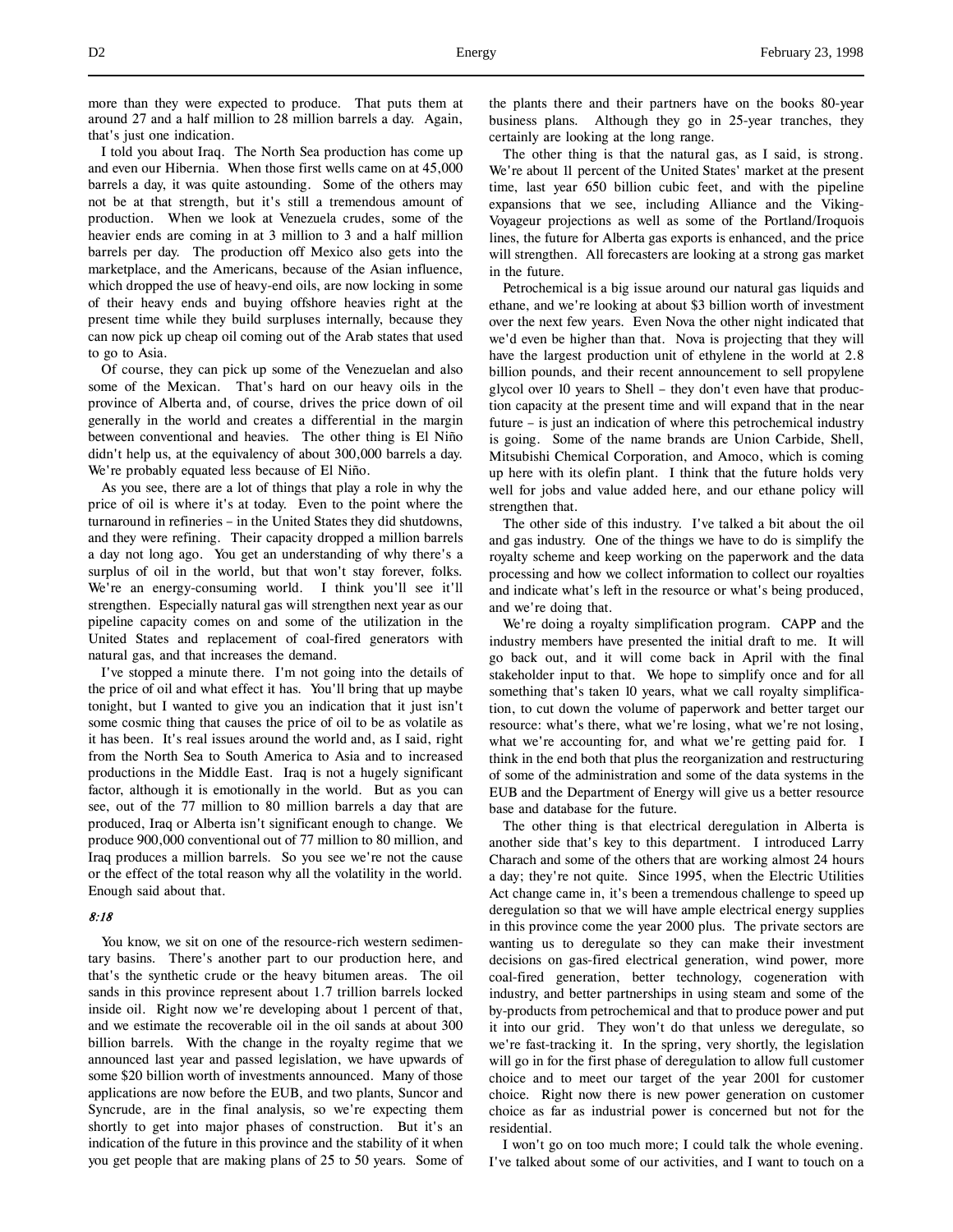couple more. We want to maintain our competitive edge in the province of Alberta, both in oil and gas and electricity and in our mining, coal mining, and oil sands. To do that, we must make sure our regulations are streamlined and that we're user friendly both environmentally and from our regulatory decision-making process in the EUB. We hope that that will be streamlined and enhanced. The EUB is not going to be melded with the Department of Energy, and it will be enhanced in its ability to meet on a timely basis all those applications that are put in.

The other thing is getting our products to market. That is a tremendous challenge that we have. We'll work on that to ensure that we don't interfere with the market forces that want to build pipelines and want to export the product, but we'll do it in the best interest of the resource and the people of Alberta.

The other is that Kyoto will bring us new challenges, and we want to work with industry on research and development as it relates to emissions, the  $CO<sub>2</sub>$  emissions in the province. The voluntary challenge and registry program must be enhanced, and we must work with the federal government and the rest of the world in meeting the targets on best effort. I do not support ratification of the Kyoto agreement. I support the intent and principles of it and making best effort but not to shut in our industries or damage the standard of living or progress that we've made so far in new technology and educated research and development. And I said today taking expeditions – I didn't name the brand, so you never know what that means.

At any rate, the other thing that we must enforce also – and we do that – is good surveillance and enforceable programs for the safety of this resource. We have such things as sour gas and pipelines that are getting older. We need to continue, in the public interest, not only our research and development but our surveillance and monitoring of how this industry performs in the province of Alberta. We should be proud of what we have here. When I travel the world, the safety that we have here for not only the people that work in it but for the public is, I think, world known. There is no place else in the world that would have better safety measures, better technology, or a better trained industry than the province of Alberta, and that's known throughout the developing world.

I'm going to stop there. There's one other thing; there is a thing called the Alberta tax credit review going on. It's \$270 million. It's brought in to help new exploration and development companies come in; juniors we call them. We're going to do the review because we want to ensure that those dollars target new junior companies and that some of those dollars are not being used to go to companies that have matured and graduated and no longer need the royalty tax credit to function as a company. That review will be done by 2001.

All right; I'm going to stop there because I'm drying out in the throat and running out of information for you at this stage of the game. I look forward to your questions.

#### 8:28

THE CHAIRMAN: Thank you, hon. minister. Edmonton-Calder, do you wish to lead off?

MR. WHITE: Yes. Thank you, Madam Chairman. As I recall the process, it's one question from the collective opposition, with reasonable supplementaries, then one from the government side, and back and forth until the allotted time is consumed. Correct? Good. Thank you.

The first question relates to the manpower in the department. As I understand the FTEs, the best information I had to go on is that the '96-97 number was 597, and it was to go up this year to 650. There isn't anything in the documents presently to indicate what the staff component is in that compiled number of full-time equivalents. The question that relates is: first, why would it not be included in the documents? Second, could the minister provide a breakdown in department expenses for the '98-99 year in the number of permanent position salaries, nonpermanent position salaries, salaries for those on wages, contract employees, travel, advertising, telephone communications, hosting – in one breath. I suspect you'll probably have to get back to us on that and take that on notice, sir.

DR. WEST: Postage?

MR. WHITE: No. We can probably leave that out.

DR. WEST: Okay. I just wanted to clarify that.

MR. WHITE: Mr. Minister, that's on notice. You'll get back to us with that?

DR. WEST: Yes.

MR. WHITE: Okay. Thank you kindly, sir.

THE CHAIRMAN: Edmonton-Calder, just maybe for the whole committee, this is very similar to what would happen in committee downstairs. You can go the 20 minutes. Then the minister can answer if he so desires, or he can wait until several people have talked and then he can do it all at once. It's not a debate or question and answer back and forth. You can go ahead.

MR. WHITE: Oh, that's good. How we've done it in the past has been question and answer.

THE CHAIRMAN: No. No, it hasn't.

MR. WHITE: Well, no. This minister and I; that's all.

THE CHAIRMAN: You're confusing this with the designated committees. This is different than what happened, for instance, this morning. This is not a designated committee. You do have 20 minutes, then the next person, and the hon. minister can answer when and if he so wishes.

MR. WHITE: Oh. Twenty minutes on this then. Okay.

THE CHAIRMAN: You can also speak for a second time, hon. member.

#### MR. WHITE: Yes, I did know that.

The second question relates to the electrical deregulation and its effect on the capital value of the assets that are already in production of energy and what that effect is. Will we and through us the public be aware of what the value of those assets are after some deregulation? I'm thinking particularly of those assets that have depreciated very little, the most recent primarily coal production. The value of those new energy sources that will be coming on in cogeneration I don't think we have, and they will not be included in any of the numbers the department has because there will be private generation. We wouldn't expect those numbers, but we would like to know the accumulative effect on each of those entities that do produce substantial amounts of power in this province.

In that this resource is finite and you were talking about some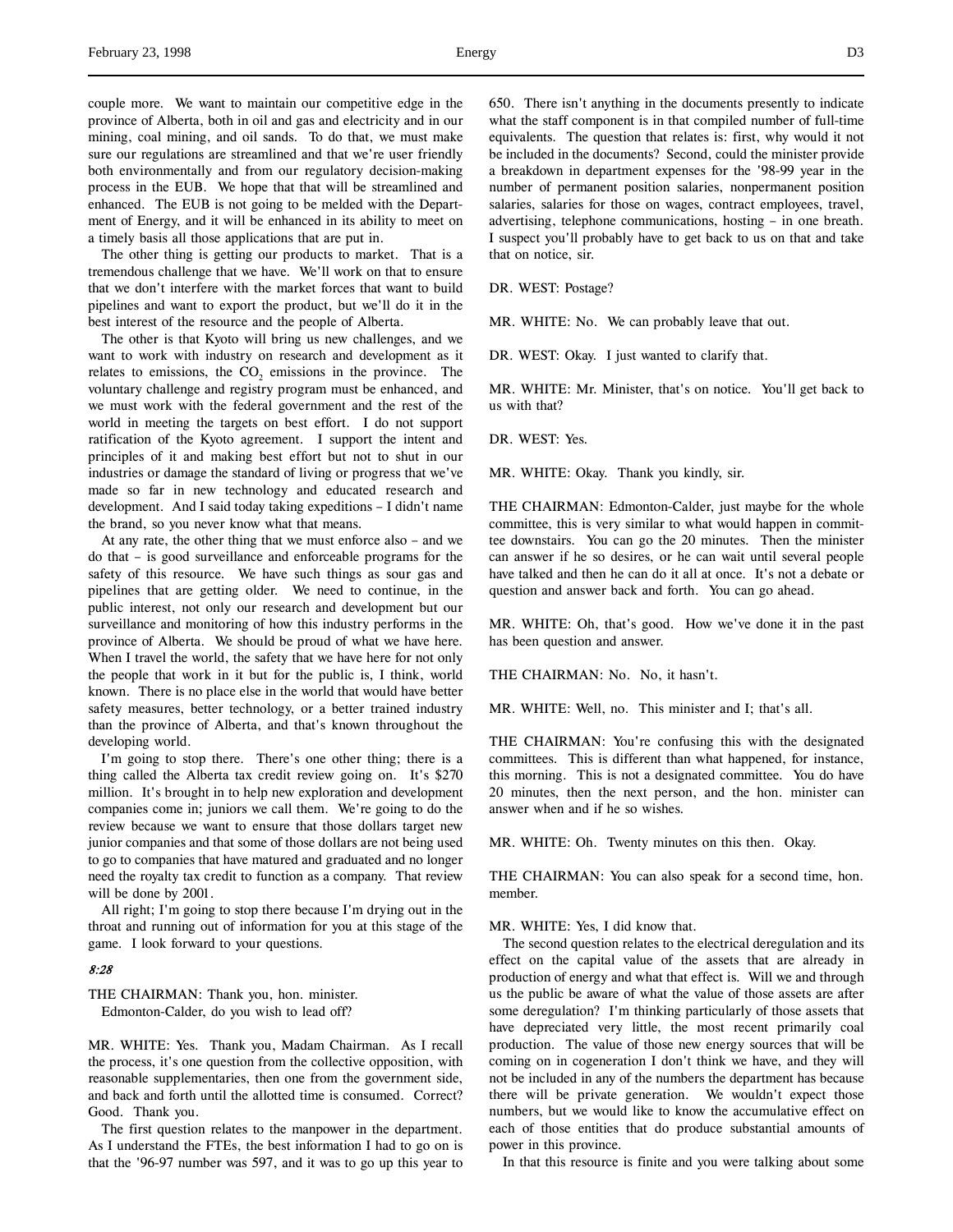tax review, is that tax review likely to occur in this budget year? If so, would the report be published by this year and then take effect over the next three? Or is it a report to be studied for three years and then take effect in three years?

The department's capital investment seems to be projected only for one year. It varies considerably, and there doesn't seem to be an explanation. Could the minister provide an explanation of the capital investment plans, particularly for '99-2000 and then 2000- 2001, in that those are very significant years for the electrical end, certainly with the changeover from a controlled market to a much more free market?

Could the minister provide some breakdown on fees, premiums, and licences for the 1998-99 year and the subsequent two budget years? On page 227 it gives a gross amount, but it doesn't provide any breakdown between those three sources of income.

Other income through both the department and the EUB and AOSTRA in '98-99, '99-2000, 2000-2001: could you indicate and break that out also by source from your business plan on page 227?

Thank you, Mr. Minister. That's all I have right at the moment of the kinds of questions we'd like answered.

THE CHAIRMAN: I'll leave it up to you, hon. minister, when you do in fact want to answer questions.

The hon. Member for Edmonton-Strathcona.

DR. PANNU: Thank you, Madam Chairman. Mr. Minister, if I might take you back to the question that I asked you this afternoon in the House. You at that time of course suggested that you can go into the details tonight on that. The question had to do with the budget overruns and cost overruns with respect to MRIS, the mineral revenue information system. Would you kindly explain what was the cause of the overruns and if that is to be expected again on a continuing basis for some time. Of course, my concern was: would it not have been more costeffective – and how would we know if it would have been more cost-effective? – to develop an in-house system rather than going on a contract basis? So there are two questions.

#### THE CHAIRMAN: I thank the hon. member.

The Minister of Environmental Protection.

MR. LUND: Thanks, Madam Chairman. We know that the industry has being doing quite a bit to deal with the issue of emissions. They've done a marvelous job of cleaning up the  $SO<sub>2</sub>$ emissions. The one area that still concerns me deals with the flaring issue and the flaring not only of solution gas. I know there's been quite an effort to reduce that. I'm wondering what research is being done currently to try to reduce those emissions. That report that was done in conjunction with the Cattle Commission and the industry and Environmental Protection indicated a number of compounds that were being released. It never came to any conclusions about the effects on livestock and/or humans but indicated that there were a number of compounds that could possibly have some negative impact, and I'm wondering what is being done currently to look at that whole situation.

# 8:38

Talking about the solution gas, I see in your key performance measures that you talk about the percentage of solution gas production conserved to over 90 percent. I'm wondering: where's the industry right now, what percentage of the gas are they conserving, and, do we have any indication how soon we'll be to that 90 percent in conservation?

I also have had some concern expressed to me about the EUB. Now, I realize it's a quasi-judicial body. [interjection] Did I take your question?

MR. SAPERS: No, no.

MR. LUND: I'll print you out some more, so don't worry about it.

MR. SAPERS: We share your concern about the EUB. Go ahead.

MR. LUND: Probably a different concern though.

MS CARLSON: I'm sure it is.

MR. LUND: Yeah. But the fact is that I've had expressed to me that there seems to be a building of a department in there that is duplicating what Environmental Protection does. You know, we've spent a great deal of effort to try to get the federal government to come to their senses and do away with a lot of this overlap and duplication, and I would be really concerned if the issues that have been brought to my attention are factual. I would be really disturbed.

Now, looking in your budget, on page 157 of the 1998-99 Government and Lottery Fund Estimates, I see under revenue the synthetic crude oil and bitumen royalty: \$50 million, the estimate for this year; the actual in 1996-97 was at \$512,242,000, and the forecast now for '97-98 is decreased to \$194 million. The production certainly has gone up a great deal, and I would wonder: how is it that our estimate for '98-99 would only be onetenth, approximately, of the actual for '96-97?

That'll do for now, Madam Chairman.

# THE CHAIRMAN: Thank you.

Edmonton-Glenora.

MR. SAPERS: Thank you, and I'd like to thank the minister for having his staff here. That's always important from our standpoint. I also want to comment on what a remarkably open and transparent process it is when you can have one member of Executive Council actually taking up budget examination time asking another member of Executive Council such penetrating questions that I'm sure have never had an opportunity to be discussed in things like cabinet meetings. So thanks for getting all that on the record, Mr. Minister. And you were right; your concerns about the EUB aren't ours.

I want to start off by asking a couple of questions, as well, about flare gas. In reading the business plans, I couldn't get much of a picture of where the department was going on this issue, and some of the questions that were just raised piqued my interest. I'm wondering, Mr. Minister, if you could tell us about your department's plans on how exactly you're working with Environmental Protection to deal with flare gas.

Some suggestions have been made for things like allowing flare gas to be used to generate electricity, changing the royalty regime to go from no royalty paid on the volumes that are flared to perhaps a royalty structure that would be waived to create incentives if the flare gas was used for some purpose. I'm wondering as well about things like environmental credits that could be generated. Some of the research people that I talked to that are looking at options and uses for flare gas have told me that it is possible, the technology exists, to have small, gas-fired generators that could produce enough electricity to operate pumps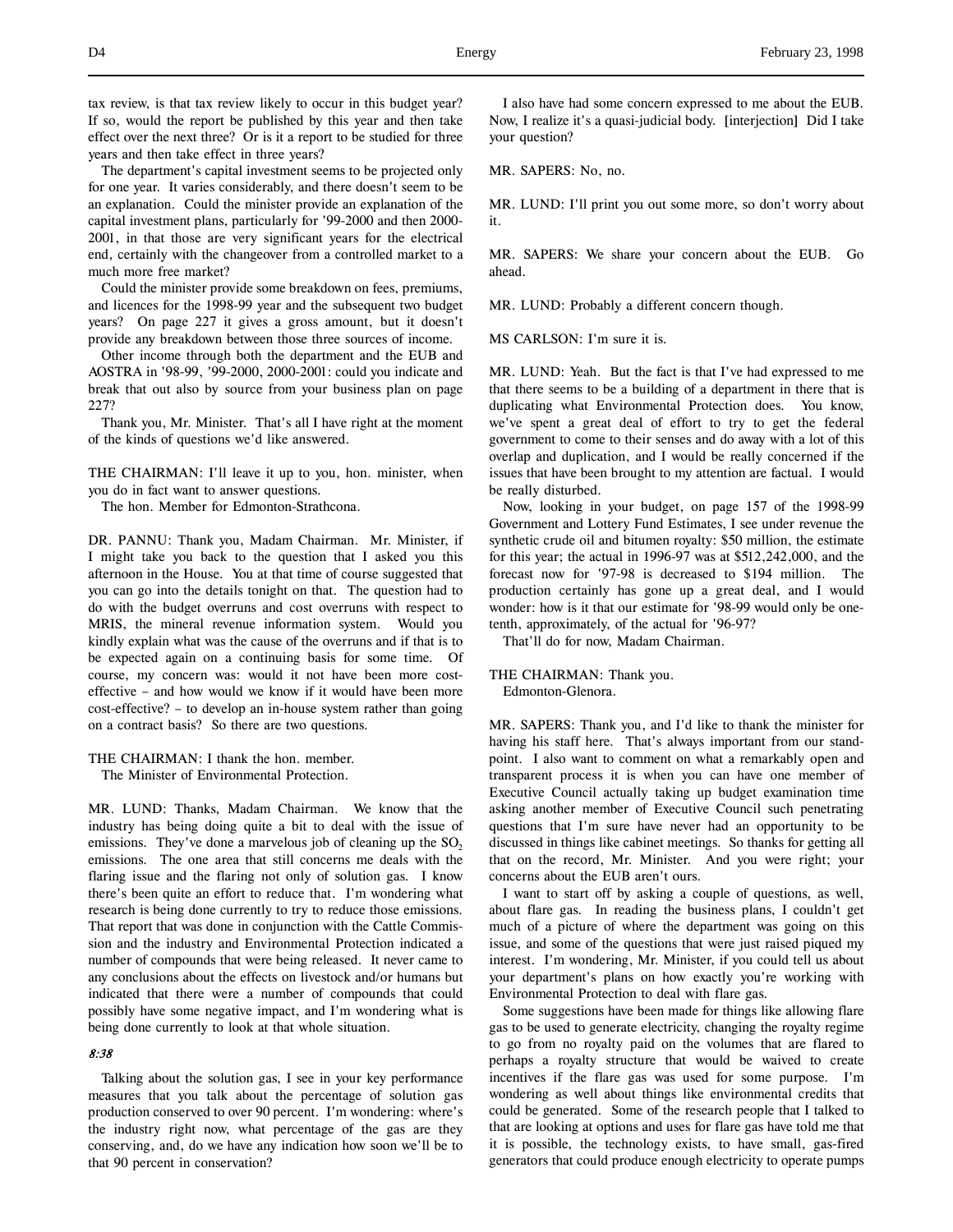but that there is a real mass of red tape involved in things like interconnect requirements into the grid and those kinds of issues. I'm wondering whether or not you're even looking at streamlining the process so that small energy producers could have requirements relaxed or if there is a standardized process or even an application form that you're looking at for small producers.

I note the minister for science and research has been talking about a tax-based program for stimulating more research. I'm wondering whether or not you've explored in your department things like capital cost allowance write-offs for generating equipment that might be used in conjunction with utilizing flare gas for some kind of productive purpose.

I leave flare gas for now and move to program 3. I want to talk a little bit about your department's involvement with other research and technology. I note that Alberta still maintains a 25 percent interest in the Underground Test Facility at Fort McMurray and that your department is responsible for managing that interest. Could you provide an update on the activities of the facility as it relates to the use of steam-assisted gravity flow drainage? The estimates don't really make it clear. In fact, if there is one general request that I would make, it would be that your departmental business plan could spend a little bit more time articulating your involvement in research and development under the planning and development program, program 3.

I'm also interested in knowing if the UTF project is still selffunded. Are there enough revenues from bitumen sales to exceed the operating expenses? If not, how close are we? If there's an excess of profit there, it'd be interesting to know how much and what your projections are for that cash over the next, let's say, three to five years.

I've been having a heck of a time looking at all the research arms of all the various government departments and trying to draw the lines between them all, particularly as they relate to the university initiatives in the province and those initiatives that are in part sponsored by industry that operate through universities or other government departments. Could you tell us a little bit about the co-ordination between the research and development division of your ministry with the Alberta Economic Development Authority, the Alberta Research Council, the Science and Research Authority, and the universities? Is there a formal mechanism that's been developed, and how will that mechanism be affected by I believe it's Bill 14 that's on the Order Paper, which would change the structure of ARC and ASRA?

Along that note as well, Mr. Minister, people from the University of Alberta in particular are very interested in knowing what is going to be maintained in terms of research funding in the areas of hydrotransport, geophysics, hydrocracking. What will be funded in '98-99 by the research and development division, and how much of that funding, in your opinion, is planned to be multiyear funding?

## 8:48

A couple of other specific questions also that flow out of program 3 before I take a breath and perhaps ask you to answer some of these questions. I'm interested to know about the profits achieved under the Lloydminster biprovincial upgrader disposition. In 1997 there was a 20-year agreement signed to share in the profits. I believe it had to do with the upside interest provision, and it was based on the projection that there would be a cost differential of \$6.50 per barrel and above between heavy oil feedstock and synthetic crude. So I'm interested in knowing what portion of the profits have actually accrued to the province. What is the schedule of upside interest payments expected to be in the next couple of fiscal cycles? Does it take us through to the end of the century?

Finally, I would like to know how much of the \$85.6 million royalty credit has been accessed by Suncor as of the end of the last calendar year based on the criteria of total spending on approved sulphur dioxide and odour emission reduction projects.

Those are my questions at this point.

DR. WEST: I'll answer a few questions then, and I'll start from the last and move forward. Edmonton-Glenora, the last question you asked: I'll have to get that answer for you. I can't really tell you what's used up on that.

The biprovincial upgrader. There's a historic nature to it, but your questions I think are pointed to since we got out of it. What is the upside interest agreement, what have we achieved from it, and has it been a benefit to the province of Alberta? The upside interest agreement was with both Alberta and Canada. It says that when the two-year weighted average deflated price differential exceeds \$6.50 a barrel – that's '95 Canadian dollars – then we will get a return. The price differential is the difference between the deemed synthetic crude oil price and the deemed feedstock price for the biprovincial upgrader. Again, the price differential is the difference between the deemed synthetic crude – you remember that it's upgraded – and the feedstock price coming in. The basic payment structure of the agreement is as follows, and it breaks down as the price goes higher than \$6.50 on the differential. This year the differential was as high as \$10.85, and today I think it's around \$9. So we get a percentage up to 50 percent of the portion of the two-year average price which is greater than \$7.50, and it goes from \$7.25, \$7.00, \$6.75.

Yes, we are going to get some money. We don't know what it will be for 1997. We've done the forecasting models based on the market that we see today and using variables, and 1998-99 should produce us around \$881,000, and then 1999 should produce us \$928,000 and roughly 200 in change, and then we go over \$1 million in 2001, to \$1,185,000. Those three years combined are close to \$3 million, and we don't know what the end of '97-98 will be. If we have a good differential going out, it continues to return us, and we have that until the year 2014.

The reason we got out of the upgrader – some people say: well, were you wrong in getting out of the upgrader? Remember that in '92-93 Saskatchewan refused to pay their payment of the losses, and the losses combined that year for the upgrader were \$38 million. Our share of it was around \$13 million and change. Saskatchewan had 17 and a half percent in the upgrader. We had 24 and a half percent. They said: no, we're not paying anymore, and look at the agreement; we disagree with it. So there was a dustup between Saskatchewan, the federal government, us, and Husky. Husky was sitting in the middle, of course, controlling both the upstream and downstream prices. They could balkanize the cost and the mechanism internally on the upgrading of the product and pass the cost on to the governments. I remember the Premier making a famous statement: all I can say is that I think all governments were stupid at the same time.

Saskatchewan wouldn't have been able to get their recovery today – and they paid \$45 million for the shares of Canada and Alberta. They wouldn't have been able to sell it for this money and recover all that today if it hadn't been for the Canadian and Alberta governments giving up their shares. There wouldn't have been a position for Saskatchewan today, because there was no way that the upgrader would have paid us all out the billion six – would they? – or the shares that we had.

You can almost say that the 300 and some million dollars Saskatchewan got was a good transfer payment – wasn't it? – from Alberta and Canada. [interjections] Well, that's exactly how I feel about it, because without us getting out of that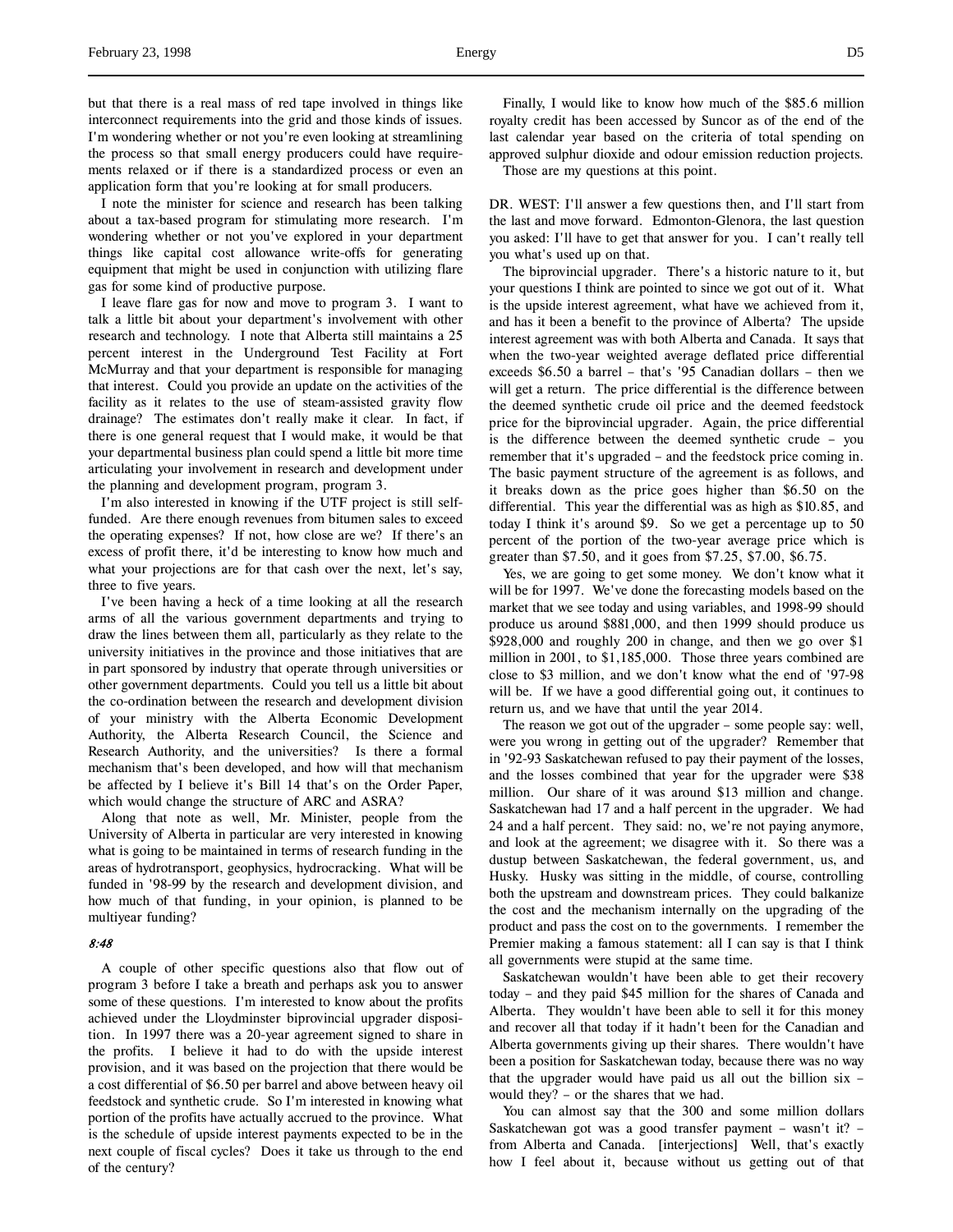agreement, stop the bleeding in Alberta, you wouldn't have enhanced Saskatchewan's position in this upgrader, and hell would have frozen over today to have them pay 1 point some billion dollars for this to all three of us. So I think Saskatchewan has done well and should not say any more.

Now, the Underground Test Facility does no longer belong to the province of Alberta. We've been out of it now. We sold our shares in it. There is in the Underground Test Facility six Japanese oil companies, Chinese National Petroleum Corporation of Canada from Beijing, Chevron Canada, Gibson Petroleum, Imperial Oil, and Syncrude as an associate member. The major shareholder is Northstar Energy, an operator of the Underground Test Facility at 58 and a third percent. We no longer are involved in that. The production of it: they produce about 1 and a half thousand to 2,000 barrels a day; is it? They plan on doubling that. I'm not quite sure of that, but at any rate, they operate and run the test facility on their own. So I want you to know that we sold our shares in it and got out of it here in 1997. AOSTRA was holding those shares, and they sold the remaining shares to Northstar Energy group and got out of it.

The research that you talked about and the association we have. We have AOSTRA still in place, which controls the research dollars that go through to industry. Alberta Research Council has a board of industry people on it that make decisions on recommendations of where certain dollars coming out of the Department of Energy plus money they contribute shall be levered for research programs. This year I think it's just under \$10 million that's in that program. We went to Treasury and Treasury agreed to flow those dollars through that were in a fund sitting in AOSTRA and in the Department of Energy and use those dollars up in research.

Where the dollars will go in the future. I personally believe strongly in research and development, and I know that the minister sitting beside me does also. In the future, between industry and the Alberta Research Council and AOSTRA, the remaining part of AOSTRA that delivers these funds, the determination of where they're best used will be brought forward. They're doing all types of research, but I think that with Kyoto and post Kyoto one of your indications in the first question that you had is a need for good research and development in all the areas as it relates to CO<sub>2</sub> emissions and better efficiency and effectiveness not only in pipeline design and construction but compressor design and construction, also in convergence using CO<sub>2</sub>, reinjection into the formation for enhanced recovery programs, such as PanCanadian is doing at Weyburn, and working on such things, as you said, as the use of flare gas for gas-fired electrical generation or just injecting flare gas back into the formation for either enhanced recovery or for disposal.

As I say, I think there's a lot of research to be done on the use of hydrogen and other products in our industry, and those recommendations will come not only from industry on a focused area but also from members of the Alberta Research Council in combination with people still in AOSTRA. The chairman of AOSTRA is here tonight, and that's the Deputy Minister of Energy.

## 8:58

The first question you had – plans on dealing with the environment and its protection, research and development – I got into You talked about gas flares. The EUB has done and commissioned studies on flaring of gas with CASA, the Clean Air Strategic Alliance, as well as with the department of the environment. They have come up with certain studies that have indicated the costs – you're right about taking certain gases into the

mainstream, either treating them or collecting them. It's very expensive in some of our regional areas where we don't have good enough collaterals to make it economical to bring that gas into the mainstream. Nonetheless, following Kyoto, again, and with the voluntary compliance and good research, I think we will look at the future of that gas to ensure that the least amount of it is flared. I think flaring is going to disappear, folks, as a means. I think there will always be some escape, but I think the traditional style that we had before is gone. I think the companies agree, I think the EUB agrees, and I think the department of the environment agrees. Again, some of the impetus is coming from the federal government.

You said: would there be flow-through tax shares? We want to deal with the federal government. Mr. Goodale is going to phone me tomorrow night. I think they've got \$100 million in the budget. I want to talk to him directly. He's over in England, and I want to talk to him in regards to what programs they are going to put in place. They are being lobbied by the wind turbine people as well as people in the gas-fired electrical turbines to get flow-through tax credits or allow the expenses to flow through into their share structure so that the public can invest in them but get a tax credit for those investments. I don't disagree with that totally, but it wants to be co-ordinated both provincially and federally, and it wants to hit the target.

When we get a good credit system and trading of emissions – and we're going to do that on a global basis. I know Christine Stewart is working with the Americans. When we get a good program to trade emissions and get credits for this new enhanced research and development for  $CO<sub>2</sub>$  emissions, then you're going to see this go ahead on a voluntary basis, as well as combined efforts with governments. But first, nail down the process. We haven't done that yet, but you're bang on the targets. That's exactly what we're after here. How we do that? We're not going to give industry a lot of money. We're not getting back into missing the targets and giving them money like we did before with some of the research and development grants and that sort of thing.

Now, we get back to the minister of the environment asking these questions. He did get into the flaring issue, and I did say that we have done that research a bit with CASA, and they are doing more. EUB is right in the middle of another study on flaring. They have done quite a bit on solution gas. I can't answer you the percent that's being conserved exactly today. I had a talk with them last week in Calgary. They are talking, you know, about stopping flaring to the best of their ability. I think that if the department of the environment works with them and we get co-operation from industry, we'll see that.

The EUB and environmental duplication. I brought that up last week, and I will bring it up again. I have concerns also. I have been with the hon. minister of the environment down in Newfoundland, where we talked to all the energy ministers in Canada, and they all agreed unilaterally that the federal government's duplication with their environmental act and their conservation act is not acceptable. They overlap the process, and I wouldn't want to see that happen with our regulatory, where we have the first ministry of environment provincially in Canada, and the reason for that was to stop duplication.

Oil sands, the decrease in the royalty, you asked. That's true. The Steepbank and Aurora mines coupled with the new royalty tax regime mean that our revenues will go from some 500-plus million dollars down to – they flow out in the business plan from \$58 million to \$60 million, varying in that range, which is a tremendous drop, but that was to get the \$20 billion worth of investments. I want to hand that out. I've got several documents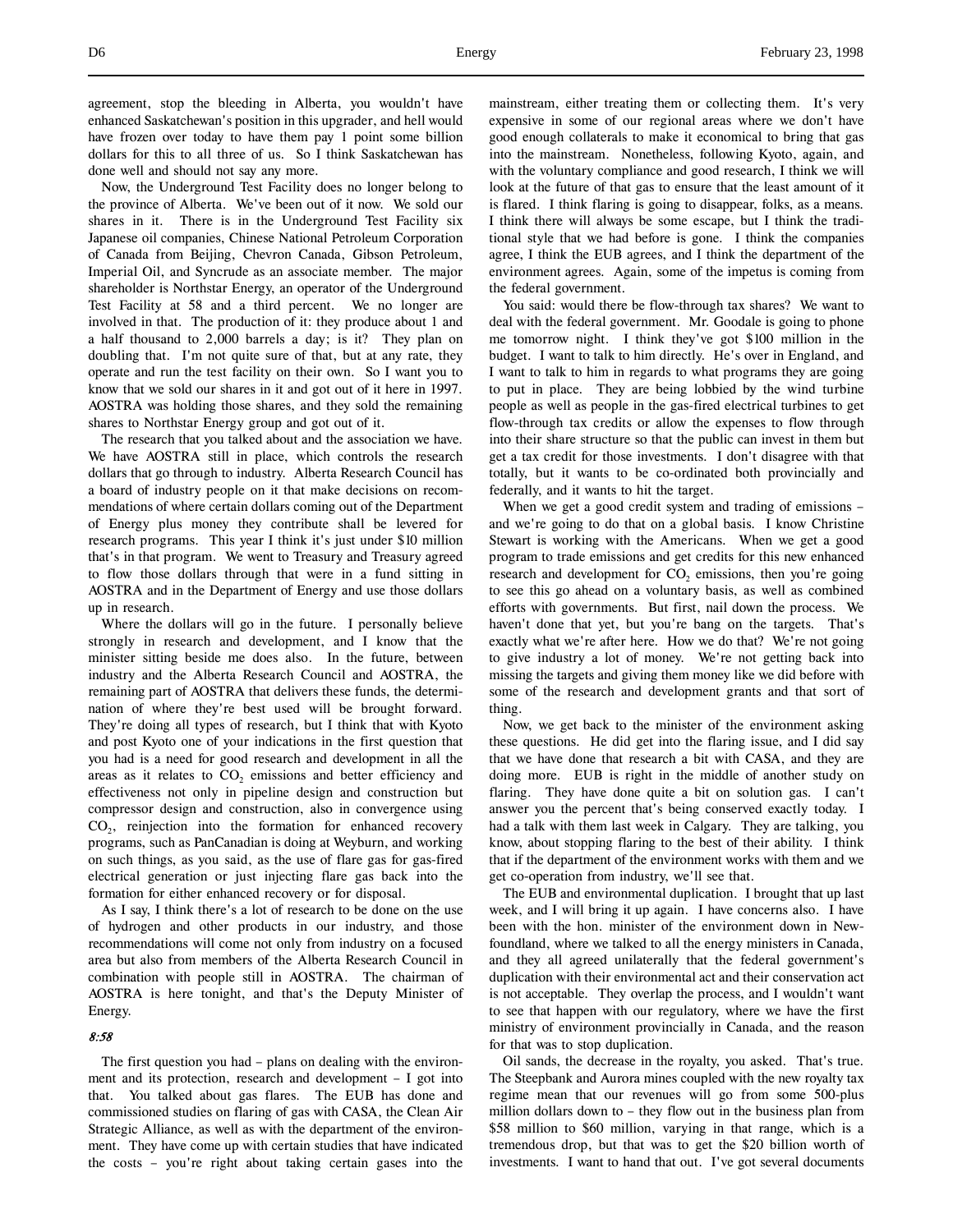to hand out that some of you will take with you, but that is the New Alberta Oil Sands Developments 1996 to 2007.

THE CHAIRMAN: Hon. minister, do you wish to table those documents within committee?

DR. WEST: Yes.

THE CHAIRMAN: Okay.

DR. WEST: I guess that's the way we do it here. That's right.

So the new regime takes the front end off our revenues by some \$450 million and adds them to the end as these projects come onstream. You'll see by this some \$20 billion worth of investments and more, considering the investments, that the job creation and the flow through of revenues down the road to the province will be tremendous. Just an example, it's estimated down the road that revenues back to the province could reach, flow out as \$3 billion a year. Three billion dollars a year. As I say, when these projects are onstream and the production levels triple coming out of the oil sands, it will indeed be a stable revenue source for the people of Alberta for heath care, education, and all those nice things.

The MRS. Getting back to Edmonton-Strathcona: the overruns, why? I said in the House today that, yes, the cost of this got to \$37 million. It started out innocently in-house. They started looking at a system that we needed to invoice the industry and to collect all the information to help do that, but it got complicated. We don't deny that. It got expensive. We were working with contractors, and then we had to switch. IBM came in on almost a cost-plus basis, and by the time they got through bringing this onstream, instead of \$10 million we were close to \$37 million, and it could be as high as \$43 million for the system. It is working now.

The Auditor General said that there are some other functionalities that haven't been met. It was so complicated that some of those that we had initially stated we would have in place – and we will explain that to the Auditor General. The Auditor General is in the department today, right as I speak, looking at this. We are satisfying him that we have finished this program, and although we won't have all the functions in it, to the best of our ability it's up and invoicing on a timely basis and will be a benefit to the province of Alberta, albeit a very costly system.

Could it have been done cheaper? I wasn't there on the day it started. In retrospect anybody can criticize. Maybe it could have been done cheaper in-house. No, it started off in-house. That's when it got out of line. When we started it in-house, it got complicated in-house, as it would, and got expensive too. You'll say: should you get the private sector involved in developing this? In any ministry I've been in so far that outsourced computer services, the savings have been significant, and I'll stand by that. If it's not a complicated system in the first place and they get their terms of reference and they know what they're doing, you can give them exactly what you want, not a cost-plus ambiguity, then it will be cheaper. I'll guarantee it. We've put out systems that have saved us up to 25 to 30 percent. In this case here I guess the unknown has complicated it. That's about as far as we'll go. The Auditor General will be satisfied in the end, although he did make reference to the fact that the cost overruns were significant. Your question is a good question. It's the same question that we all asked.

Now where are we at? Lets move on to Edmonton-Calder. A manpower staffing breakdown. Well, we'll have to get you that. You see it there. It's decreased some 13 percent overall since 1992-93. In the Department of Energy it decreased 19 percent, and the EUB decreased, I think, about 6 percent. As far as the breakdown of whether it was full-time equivalents or part-time and that, if I were a company in the private sector and the EUB had put out the 23,000 licences it did this year and was able to look at 15,000 well licences with the manpower they have, with no increase in salaries and the attrition they had been going through, then I would give them one hell of a bonus. Wouldn't you? I have to give them full marks for the work they did. The Department of Energy in the same light has been working with 19 percent less people than it did a few years ago, and last year over \$1.1 billion in land sales – January 7 was the largest land sale recorded. As well, they collected \$4 billion last year for the taxpayers of Alberta, at the same time doing the inventory and all planning and development for this resource. I don't know why your question was asked, but I'll give them full marks for doing a good job. That's what you'd ask of the private sector. They didn't come back crying for more jobs. I think the EUB was concerned earlier on – and so was the industry – that they were losing good people to the private sector and that they would be stressed and that they didn't know how they could get some of it done on a timely basis. They did. They tightened up halfway through the year and did a good job.

#### 9:08

The value of the assets. I won't discuss electrical deregulation in those terms and neither should this Assembly. These companies that we're dealing with are shareholder companies on the stock market.

The three-year tax review is the Alberta royalty tax credit review. We have to serve a three-year notice and . . . Is that all I get for now?

THE CHAIRMAN: For now. We will certainly ask you to speak again after a couple more speakers.

DR. WEST: Well, I'll pick up on that ARTC review next.

THE CHAIRMAN: The hon. Member for Edmonton-Ellerslie, followed by Calgary-McCall.

MS CARLSON: Thank you, Madam Chairman. My first comments are with regard to the minister's opening comments about  $CO<sub>2</sub>$  emissions. I was interested to hear that you're working with the industry on the R and D aspect of it, and when I take a look at the budget, it does look like there's an increase in funding there, which is quite interesting for the minister, who's been the king of cuts. So I'm wondering if you could elaborate on that and tell us where the new dollars are being spent and what it is that you're specifically targeting in the R and D dollars and how many of those  $R$  and  $D$  dollars are committed to  $CO<sub>2</sub>$  emission work and what kinds of projects you have involved in there at this stage.

### [Ms Haley in the chair]

Also on the same topic, there's a lot of discussion that the air sheds in northeast Alberta are already overcommitted and that with the new projects there's going to be increased pressure in that area, and I'm wondering what your comments are in that regard.

DR. WEST: Could you repeat that?

MS CARLSON: When we're talking about  $CO<sub>2</sub>$  emissions, there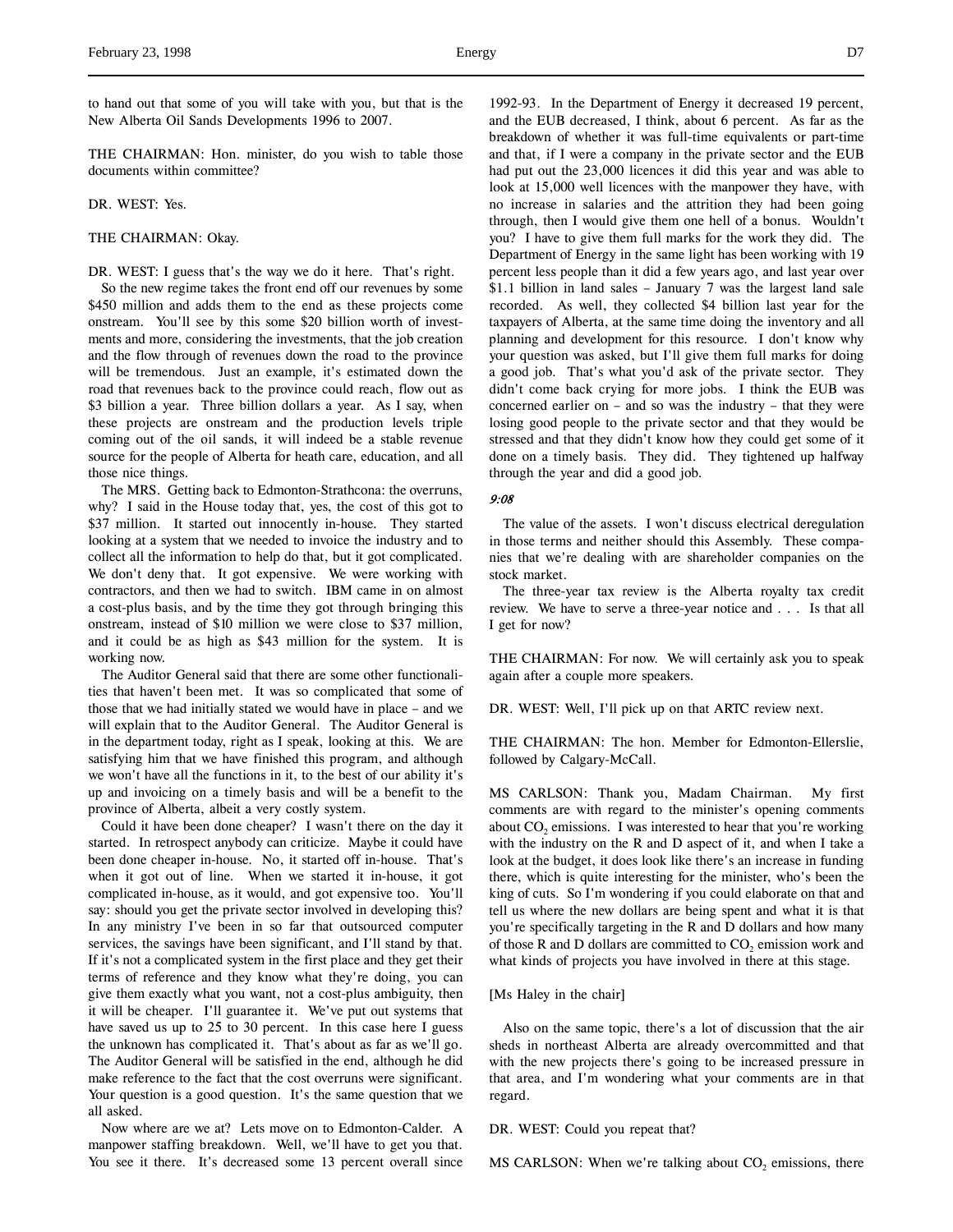are many people who are saying now that the air sheds in northeast Alberta are already overcommitted and that these new projects coming on line are going to put increased pressure on the air sheds there. I'm wondering what your comments are there and how you see that problem resolving.

Then I'd like to go to EUB. Once again, here's a program where we see a small increase in expenses, and if you could tell me what that increase is going to be for, I would appreciate it.

Then I'd like to move to the business plan for EUB, page 224. One thing you say that you use as a performance measure is stakeholder confidence. When you're talking about public and industry stakeholders, I know who the industry stakeholders are. Could you clarify for me, please, who the public stakeholders are in this instance and where the landowners that have well sites on their property fit into this scheme and how you measure their satisfaction on an ongoing basis? The kinds of benchmarking that you're doing in that regard would be very important for me to know.

In number 7 you talk about eliminating the need for applications where appropriate. I'd like to know the circumstances where they are appropriate and what other kind of system will be in place to pick those up.

When we go to the performance measures, the rate of deficient applications, I've got some questions there. You say that the target is "4% data deficiency for routine facility applications." When do you expect to be at that target? What's it at now? I didn't see anything in here that specifically identified that. So if you could address that for me, I would appreciate it.

In terms of this whole EUB program, you've talked about some integration of corporate services. We see a \$10 million reported savings there. Can you give us a breakdown of what that anticipated savings is? Then what impact will this integration proposal have on the full-time equivalents in the Department of Energy and the EUB, and specifically where will those savings be? Then I'd like to know how the integration of the EUB activities with the department impact upon the outcomes when you talk about your core businesses. So one is the deficient applications that we talked about, those application turnaround times. Improvement among the poorest operations: I want to talk a little bit more about that. I'll wait and go down the line on that, I guess.

Is the application turnaround time 2.5 calendar days now, or is that your target? If you could answer that for me. It looks like that is the . . .

DR. WEST: I'm getting an echo.

MS CARLSON: You can't hear? I'll try putting this closer.

When we go to number 8 in the business plan, maintaining public safety, conservation of resources, and so on, you say that you're focusing this "surveillance on high-risk operations, problem areas and companies with poor performance records." Could you elaborate on surveillance for us in this particular instance and specifically what you're doing in terms of on-site inspections for these high-risk operations and what are classified as high-risk and problem areas? Poor performance records can mean a lot on a continuum. If you could specify that, I would appreciate that as well.

In here, I guess, I'll talk about enhanced on-site well inspections. You spoke to that in your opening comments. I'm wondering if you could a little more clearly define what that means. Certainly there has been some concern in the province that there aren't as many on-site inspections done anymore. I know the numbers of well sites have increased. I know the EUB has decreased the number of inspections. So if you could give us some data specifically pertaining to that, I would appreciate it.

Certainly there's a high level of concern amongst landowners who have these well sites on their property that we don't see the same amount of on-site inspections as had been done in previous years. This is a concern I think for us because of the number of times these well sites are turning over. It isn't like in the old days when you had a few operators with a large number of well sites split between them. There are lots of players in the field now. Lots of these people don't necessarily have a lot of financial backing, so they may not be here for a long time. If we see these well sites exchanging hands and there haven't been proper on-site inspections done on an ongoing basis, we see potential down the line for problems. If you could address that for me, I would appreciate it.

When you talk about the performance measures, you're saying that improvement among the poorest operators has a target of over 60 percent. Can you tell us what the target is now and how you expect to get those players at that percentage? I'd appreciate it.

Also, when we talk about solution gas production, you're saying the target is 90 percent. What's the current percentage of solution gas production conserved, and what specifically are the steps that you're taking to reach that? I'd appreciate that information.

In number 9 when you talk about ensuring "useful and timely information is available to support the effective, efficient and sustainable development of energy resources," you're talking about ensuring "that information requirements meet regulatory and stakeholder needs." I understand the regulatory. Could you define the stakeholder needs in some more detail for me?

"Increase reliance on the private sector to market energy data": could you once again tell me what you expect there? We're seeing increased demands all the time on the private sector, and I'm wondering how they react to this and specifically what it is that you're going to be requiring from them.

When you talk about evaluating resource and market appraisal activities and streamlining where appropriate, terms of reference for how you're going to evaluate those would be appreciated.

Streamlining is going to happen when and how and what kinds of targets are we looking at?

I think I'll leave it at that and come back if I have more questions after you answer those items.

Thank you.

THE DEPUTY CHAIRMAN: Did you want to answer now, Mr. Minister?

DR. WEST: No. Let the questions roll.

THE DEPUTY CHAIRMAN: Calgary-McCall seems to have left the room, at least I don't see him.

So Fort McMurray.

MR. BOUTILIER: In terms of a lot of the work that was mentioned earlier regarding emission reductions, you had mentioned oil sands projects,  $SO<sup>2</sup>$  reductions that are taking place. I would be interested in the kind of investment industry has made in order to achieve that kind of reduction in  $SO<sup>2</sup>$ . It's been purported that  $SO_2$  emissions, in fact, have been reduced by  $95$ percent I think in particular sectors, and I think it raises a relevant point about some of the positive things that are going on towards that, working with Energy officials. Sounds quite impressive. That was one question that I did have.

# 9:18

Also, in terms of the new oil fiscal regime that has come in, the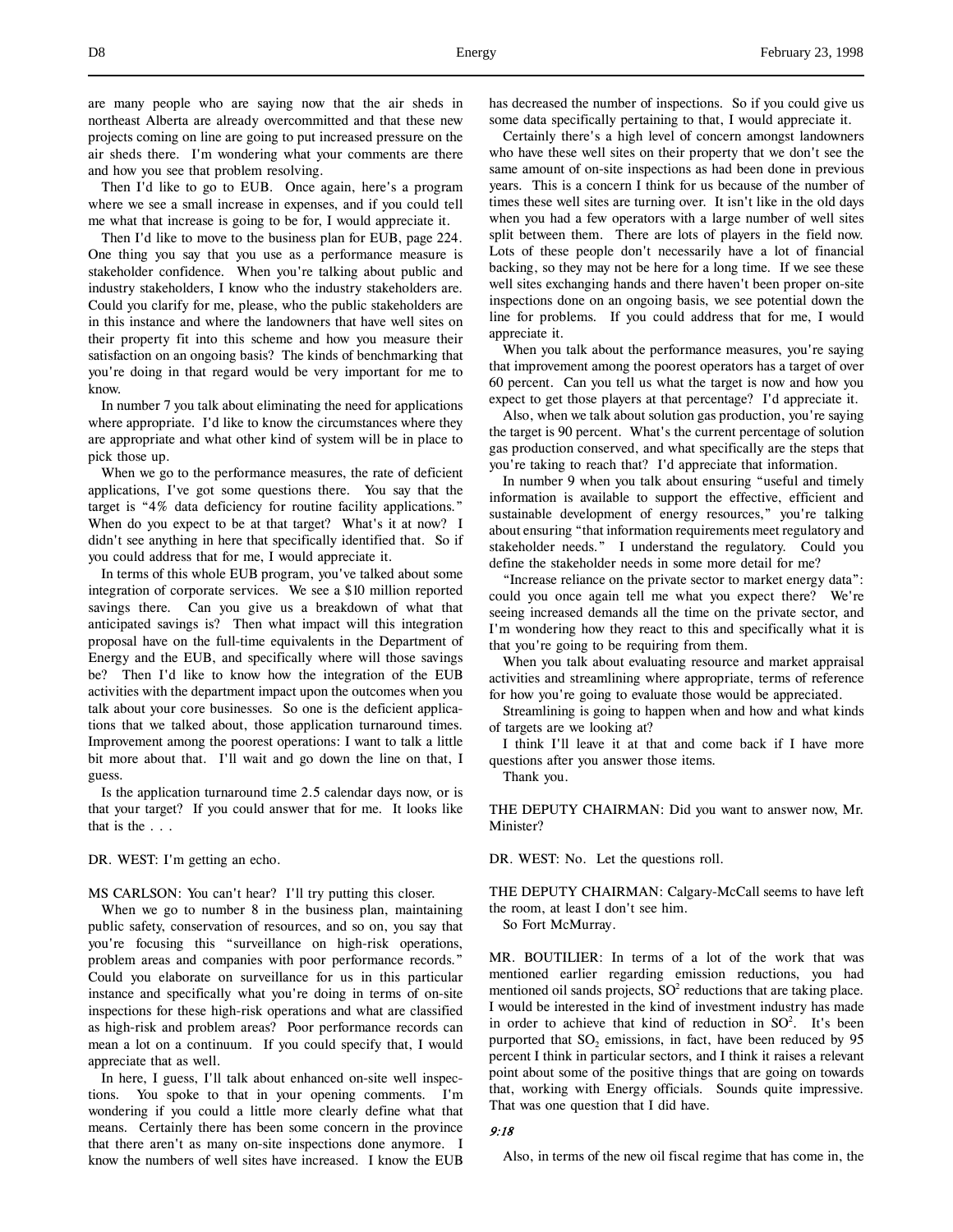fact that, as has been stated, investments are now amounting to close to \$20 billion, if not over, I guess the question would be in terms of, you know, the positive side of investment and if, in fact, you see any downside to that and most importantly the kind of return Albertan's will receive in the long term in terms of what they are projected to be paying in terms of royalties in the next 20 years. I'd be curious to see the real value that Albertans are going to be reaping because of the new fiscal regime that has come through as well. I'm curious about what is being forecast there.

Thank you, Madam Chairman.

# THE DEPUTY CHAIRMAN: Edmonton-Strathcona.

DR. PANNU: Thank you, Madam Chairman. Mr. Minister, a while ago you were asked a question about the royalty tax concessions that were made with respect to synthetic crude oil and bitumen royalty, almost a 10 to 1 ratio. The reduction is onetenth of what it was in 1996-97. There are several other items on the same page, page 157, Mr. Minister. There are projected declines in the crude oil royalty, almost 50 percent from 1996-97. There is obviously a reduction in the natural gas and by-products royalty which is considerable, perhaps close to 15 to 20 percent.

Now, the synthetic crude oil royalty reduction is, in my view, extreme. It's really a handout of \$450 million to an industry that's already doing quite well and is interested in investing more because it's doing well. I don't know why this kind of incentive was considered so imperative from your point of view, and the same is true about this crude oil royalty regime. My understanding is that royalty rates for oil and gas were adjusted in the '80s in order to make industry at that time profitable and so they could grow. Those have never been changed, and the industry since has greatly benefited from the concessions made then and has done well for itself as it's created jobs, I would agree. So why these new concessions? Why these new reductions again here? Would you explain if this crude oil royalty reduction to the tune of about 50 percent of what it was in '96-97 is again a deliberate concession, or is it simply a new estimate based on some sort of a new basis, which I hope you will explain. So that's one question.

#### [Mrs. Gordon in the chair]

I notice that the total revenues as a result of these new estimates that you have presented here for '98-99, resulting from some concessions made and some new estimates, are 35 percent lower, the 1998-99 total revenue, than the revenue for '96-97. That's a very, very large reduction indicated there when in fact the last year's comparable revenue forecast is over \$4 billion. So there's some explaining there to be done, Mr. Minister, and I hope you will kindly spend some time throwing some light on it.

A few other questions while I'm at it. In terms of encouraging research in the energy area, surely you are the Minister of Energy not just minister of oil sands and nonrenewable resources kind of energy. Why is it that there is no effort being made while energy revenues are abundant, quite good, nice? Why isn't at least a small proportion of these revenues being invested in research on wind turbine and sun type of energy resources for the future? Have you got any estimates on the reserves of oil and gas that we have? For how many years can we rely on these? Surely in the not too distant future we'll need to have alternative sources of energy come onstream, and the time is now to invest some research money into that area. I see none whatsoever in the budget that you're presenting, so hopefully you will kindly throw some light on that one.

You showed me that the money you have invested, currently \$43 million, in the IBM-related activities is far higher than you had initially anticipated, and you've been very gracious in acknowledging problems with estimates and lack of knowledge about this within the department. That's not uncommon in all kinds of organizations, so I commend you for being quite frank about it. But you then in the same breath said that you are absolutely convinced that letting the private sector do these sorts of things is necessarily beneficial. I am puzzled by that. There's no evidence that you have presented. It's a matter of I guess faith or belief that one has to rely on.

When I asked the Premier this afternoon about committing himself and his government to some cost-benefit analyses on privatizing some of these activities, he fell back on the argument that this is not his job; it's the Attorney General's job. Mr. Minister, I think any responsible government would consider it its job to make sure that public money is well spent and that public interest is the one that's the primary responsibility of such a government to promote. So we can say in hindsight that, sure, one can be righteous about these things.

The same is true about the Husky Oil project that we just talked about a while ago. These are decisions which have to do with timing. These are decisions that have to do with some patience that one has to show sometimes. But it appears to me that this government has a predisposition, if not a deliberate preference, for reliance on the private sector regardless of the cost factor. I think there's something to be learned from the experience that this government has had with it. It's that predisposition that you articulated, I suppose in your speech in Toronto some time ago, in which you said one has to move towards privatization in almost a military attack fashion so that before anyone can organize to resist, one should have accomplished the task. It's not so much a matter of ideological points that one needs to make. I think the point is to make sure that public money is properly spent and that we take responsibility for the cost overruns we are responsible for. I see some reluctance in your remarks about doing that.

Now, I'm going to go to your key performance measures for a moment, and with that I will conclude. You talk on page 154 about rate of return relative to cost of capital, and you of course come to the conclusion that targets are not applicable. I wonder if there are any guidelines you would use that would help you and your government determine what would be reasonable rates of return given the market prices and market uncertainties that we do deal with. You're right that particularly the oil market – not so much the gas market, as gas prices are more stable – can be volatile and can be affected by a variety of developments outside the borders of not only Alberta but this country. So would you be able to tell us: should we then simply give up on the rate of return, or is there some sort of rule of thumb as to how to determine this? Are Albertans entitled to know what these underlying considerations are that you use to make these decisions? I have the view that certainly over the last five or six years the energy industry has been very, very profitable, that the fiscal integrity of our province would have been further served had we considered using the royalty rates in order to bolster it.

# 9:28

Ratio of industry to ministry research spending: a 3 to 1 ratio, you are saying, by the end of this year that's coming up, '98-99. Two questions on this. What is that ratio for '97-98? It's very difficult to take your KPM seriously unless we know what will be the magnitude of improvement over this last year that you are promising here. Secondly, is this industry to ministry research spending ratio, on research I suppose, limited to fossil fuel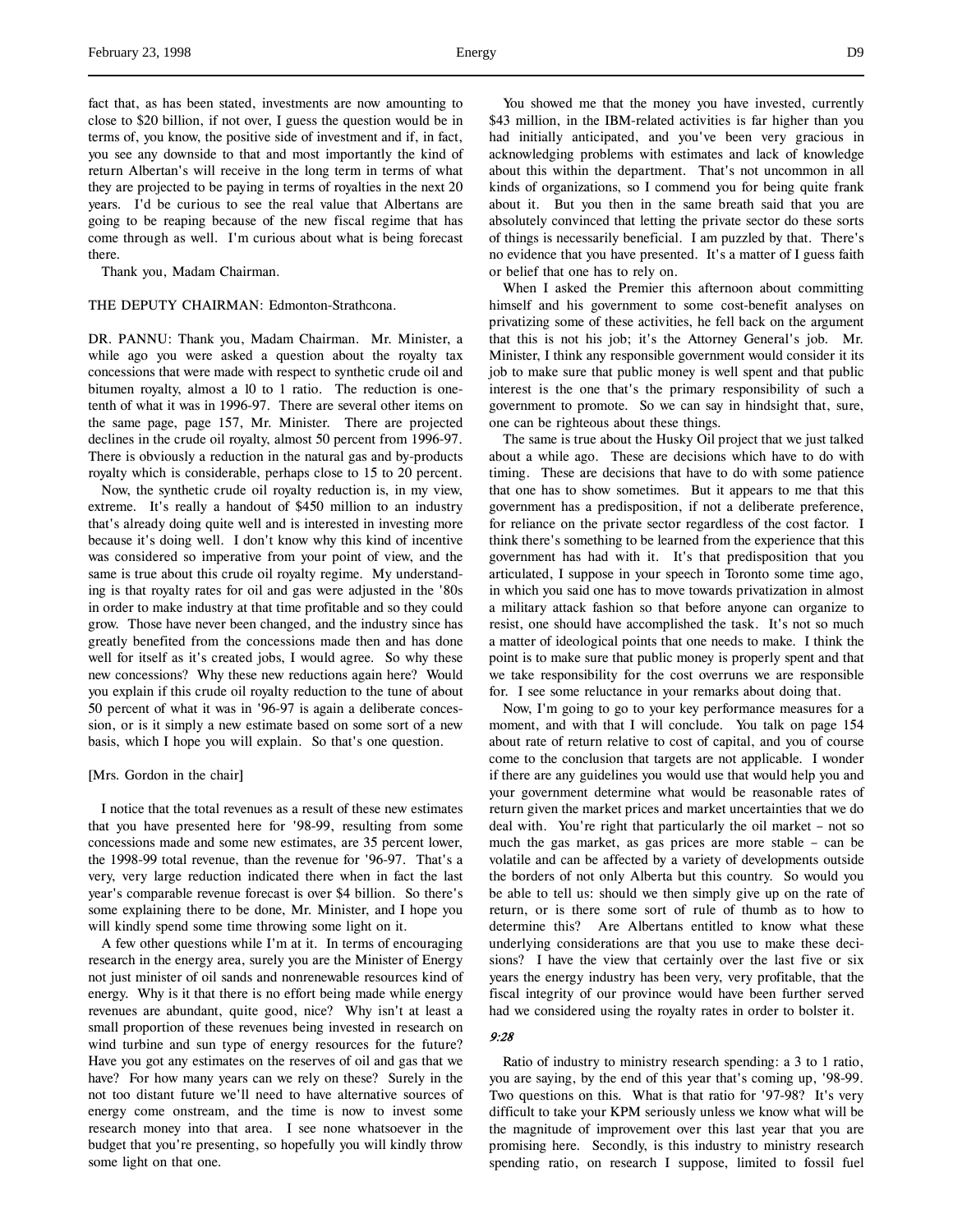industries and activity? Or is it available elsewhere as well; you know, within your own department?

Let me just have a look at my notes, Mr. Minister. I think I may have just about finished with what I wanted to say.

Voluntary challenge program. You obviously place very, very high hopes in that program. I have concerns about it. I'd like you to elaborate on it, why you think you should place so much confidence in this voluntary program. What are the monitoring and enforcement capacities that your department has that can be used if the voluntary challenge program fails? It seems to me that as one relies on the voluntary challenge program model of achieving targets with respect to pollution control, one simultaneously sees that the department's own capacity to monitor and enforce is cut back due to staff cutbacks and downsizing and so on and so forth. What if the program doesn't work? How will the department then respond in terms of enforcing and requiring the meeting of standards with respect to pollution control and things of that sort?

Thank you.

DR. WEST: Well, I'll make a few comments because the last hon. member has stimulated my interest.

DR. PANNU: I thought so.

DR. WEST: I might start off that I appreciate his questions, but philosophically he and I are about as far apart as you're ever going to get.

DR. PANNU: That's true.

DR. WEST: I admit that he doesn't have a great appreciation or understanding of why we have the services that we have in the province of Alberta or in Canada. That's because of the private sector, because of the free market system, not government. Government does not create wealth or jobs, and government did not create the standard of living that all of us enjoy here. Government did not create the services that we have in health and education and all of those things. In Canada the free market system did from the beginning of time. The people that came here and developed it, who each got up every day and worked hard – 75 percent of them do not have pension plans, do not work for unions and do not and do not and do not.

Now, you said to me: how would I know that privatization works, and what benchmarks are we going to use or what do we do to show performance measurements of privatization? It's a given fact that we cut 3 and a half billion dollars out of the structural budget of this government. We privatized a tremendous amount of things that demonstrated 20 to 30 percent more efficiency for the people of Alberta in their operations. I can use an example. Everybody got upset about CKUA and the \$4.1 million or \$2 million that we gave them in operations, but they were costing us \$2.8 million a year. From now on, 44 people no longer work for the provincial government, and we don't spend \$2.8 million a year forever. And in 1990, not 1942, what business does a government have being in the radio business?

Now, when it comes to computer services, we have demonstrated how this government has purchased large computer systems, central computer systems, and they were outdated before they even installed them in the building. Public Works, Supply and Services could write a book on the amount of money that they've spent on retrofitting and overhauling. Why wouldn't you contract that out to the private sector, and why wouldn't you keep up to date the equipment and technology and new ideas and save

yourself 30 to 40 percent? We have done that and demonstrated that in Municipal Affairs, in registries, in all types of things. When you get your head out of the sand, you get a driver's licence that's in one piece of plastic rather than two pieces of paper. That's just a simple example of how we advanced because we thought of getting out of the business of being in business.

You don't want to hear about Alberta Mortgage and Housing and the liquor board. You don't want to hear about all the types of other programs that we got out of and how much we saved, because you don't want to listen. In the Department of Energy before my time we went and got the private sector marketing our oil. They're doing it as efficiently as we were doing, and the first studies say that they're doing a good job and probably even giving us a better return. But you don't want to hear about that because it goes against the philosophy of which I'm really tired.

Now, the voluntary challenge was another shot. Another shot was taken because you don't trust . . . [interjections] Well, he asked a question about the voluntary challenge and how do we know the companies are going to do a good job. Because it's in their best interest to be efficient, and they are citizens that do listen to the public interest. They deal with stakeholders.

I'll go back, because there was a question from the Member for Fort McMurray about the position that the companies are taking there on SO<sub>2</sub> and CO<sub>2</sub> emissions. They are doing their research because two things take place. Yes, it is the marketplace. When they started the oil sands, it cost \$27 a barrel in 1974 to upgrade a barrel of oil and take it to market. By the time they're done in 2007, they'll be looking at somewhere around \$9.25. This year it's about \$11.90 or something for a barrel of oil. In doing that, they want to get more efficient, and in getting more efficient they put out less  $CO<sub>2</sub>$ , less  $SO<sub>2</sub>$ , and less energy. The new hydrotransport system that moves oil through 24-inch pipelines is going to save 63 percent of the energy costs in efficiency, and it's going to cut back over 30 percent – some say maybe 60 percent – of the  $CO<sub>2</sub>$  emissions. Yes, they're going to produce more, maybe increase production 30 or 40 percent, but we damn well better get credit when we go to the global marketplace for the  $CO$ , emissions that we save in the same relationship to the amount of production we're getting.

Of course, look at Suncor. The other day somebody asked the question of what we're doing to stimulate – why aren't we taking some of the surplus money and putting it into research and development in wind energy? Well, we don't have to, because the voluntary challenge and the new Kyoto deal – Suncor just purchased 350,000 megawatts from Vision Quest under contract. We'll be using that when we get the new emission trading system set up in the world. We're dealing with the United States on that, but they will be asking for credits for the  $CO$ , emissions they're producing and using green power to do that. In so doing, they're stimulating the investment in wind energy. We didn't do that; the private sector did that.

The private sector is spending one in three dollars. Somebody asked the question: how much money do these companies spend? In Syncrude, for example, almost \$7 billion of the \$20 billion will be spent on environmental and new technology, investment in equipment to save energy, to save  $CO<sub>2</sub>$  emissions, and on it goes. Right now the research beginning in the industries – I talked to them the other day – is to collect the  $CO_2$  they're emitting into the air today and take it in pipelines as they do at PanCanadian at Weyburn, where they bring it up from the States. The States will be wanting credit for that  $CO<sub>2</sub>$ , so we're going to have to get a trading system so they get credit for injecting it in our wells for enhanced recovery of our oil basin. Our companies are going to start catching their  $CO<sub>2</sub>$ ; it's called convergence. They're going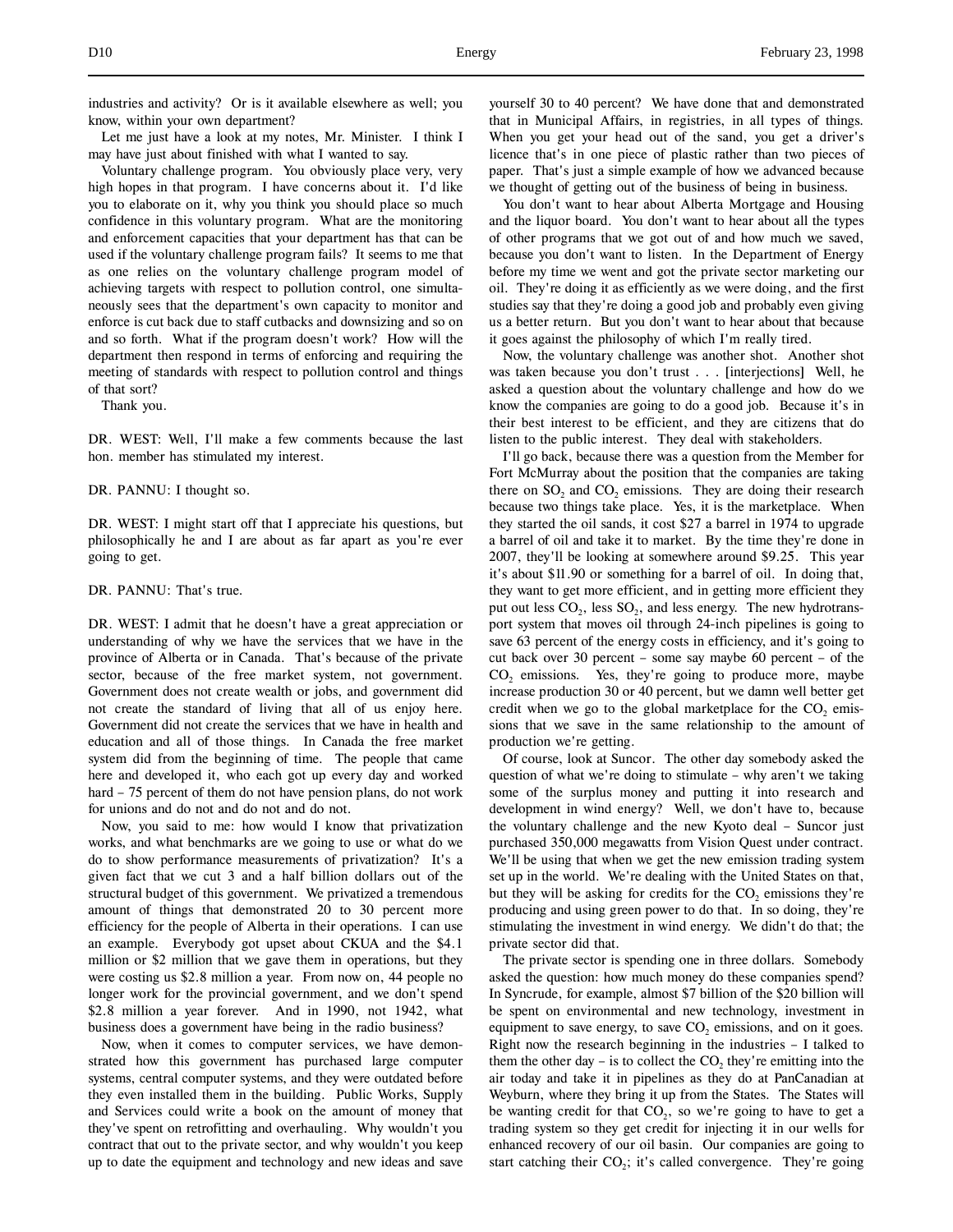# 9:38

You said: why voluntary challenge? Because we've had an experience in this country with a national energy program, and any indication whatsoever to us of a carbon tax or some veiled threat that you will do something at the wellhead or something else if you don't collect  $CO<sub>2</sub>$ , the companies will take their money and run so fast to the developing nations like China, Mexico, South Korea, Venezuela. They don't have any type of programs there whatsoever. They're not going to stay here while we come and threaten them with this big stick. I think that's exactly what your philosophical difference is from mine.

Thank you very much for your questions. That's the end of my answers.

THE CHAIRMAN: Well, when we open the door, he's definitely going to come through; right?

Edmonton-Calder. [interjections] I have Edmonton-Calder down next and then Calgary-Montrose.

MR. WHITE: Some of my questions in fact have been answered, and I wasn't about to get into any more philosophical questions for fear of having to sleep over.

The questions relate to some performance measures in corporate services and how one is going to justify the integration of the management structure between the EUB and the department and how one is going to measure that efficiency while maintaining the integrity of an independent operation that the EUB must maintain and the perception of that independence also. [interjections]

There are some other questions as they relate to . . .

THE CHAIRMAN: Edmonton-Ellerslie, the hon. Member for Edmonton-Calder is talking, and I'm sure he would like the hon. minister to listen to what he's asking.

MR. WHITE: The other questions, too, relate to some quality management services. I gather that there are some initiatives in corporate services in the '98-99 year, and there are the government estimates on page 145 that need some explanation.

I'd also like, just in parting, to have some elaboration on the questions asked by the Member for Fort McMurray as to the bitumen royalty question. I don't want to get into the philosophical argument again, but it seems to me that if those arguments . . . [interjections] I'm not. I keep telling you; I forgot my pillow, so I'm not going to stay for that. I think I might have heard the indignation of the minister before in this questioning of his philosophical stance. So I don't need it.

THE CHAIRMAN: Hon. member, no interjections.

MR. WHITE: We don't need that anymore. We've heard it.

You know there are some questions to be asked and some information that could well be beneficial to the understanding of Alberta's position in the competitive world of oil production. It seems to me that in the minister's own words – I think it was something to the effect that we're not about to become a world of non carbon based consumption in the near future, and therefore the implication is that there'll be an expanded need for production of the nonrenewable resources of oil and gas. In the same breath – not quite in the same breath but a little later under perhaps a different breath, he spoke about a bitumen royalty that moved forward the production of this finite resource at a lower cost and

lower return now in the way of royalties and a higher one later on. Not wanting to fall on either side of the question here but just trying to understand the situation that Albertans, the owners of the resource, are in, that resource is there for my children and my children's children unless we remove it and ship it down the line perhaps at a lower price now than later. The philosophical question is: why would you take a lower price? A display of the numbers and in further answers to Mr. Boutilier's question would certainly be nice to be explored.

The other question, too, is that you went through in your opening remarks at some great length a discussion of the reserves as they relate to the oil sands proper, and you pegged a number that was recoverable. I was always led to believe that all of that oil is recoverable, that it's just a case of cost. I mean, you could recover oil at \$120 a barrel if you wanted, but it was recoverable. I wonder how you came to the numbers that you did in your opening statements and whether you have some documents or some studies in hand that show what the recoverables are at in today's technology and the volumes that are there.

Time is short, and there are others that certainly want to ask some questions, so I'll give the floor to my colleague from Calgary.

DR. WEST: Madam Chairman, I think tonight it's interesting. Some of the questions are targeted, but some of them are very interesting for the people of Alberta to get into the discussion and that's: how soon on a timely basis shall we develop the resource? That was one of the questions. How do we know whether we should be developing 13 bcf a day of natural gas and exporting 11 percent or 20 percent to the United States? We have never had that philosophical discussion with all Albertans. I know one thing: those that have a job today and have children to raise and need a good job, a good standard of living are pretty proud of how we develop this resource right now. I think that if I talk to the people that do the exploration and development plus the scientists we have, we are doing a good job of not overdeveloping the resource at this time.

How did we come to the conclusion that there are 300 billion barrels? Well, that's because they look at the recoverable resource – that used to be about 10 percent; we said we're at about 1 percent right now – and they take the volume and the depth of the oil sand and the concentration and it's viscosity and all types of things that I'm not very good at understanding. But those are the figures. That's about the only figure I know that's consistent in the whole industry: 1.7 trillion barrels, 300 billion recoverable. That's the only one I've heard across all industry and all documents that seems to bear weight. You can say: how'd they come to it? As I said, those people – geologists, geophysicists – that we train, that are the best scientists that we have today, that work in the Department of Energy, that work for the companies that are out there come to those agreements. We do it in partnership with the private sector. It's in their best interest to know what reserves are there.

Our geologists and such admit that probably at the pyramid of geology we're only in the top part of the pyramid, that there is a tremendous amount of resource that we haven't even explored and developed yet. We haven't done deep gas cuts in major dimensions here. When I was in China, they talked about deep gas. They go massively further than we do to recover gas. The enhanced recovery programs that we have in oil are just the tip of the iceberg. We used to say that it's 5 to 7 percent out of heavy wells. Now they talk 15 to 20 percent or 14 percent depending on the SAGD technology and some of the rest. So the volume of reserve there is directly proportional to technology. We're going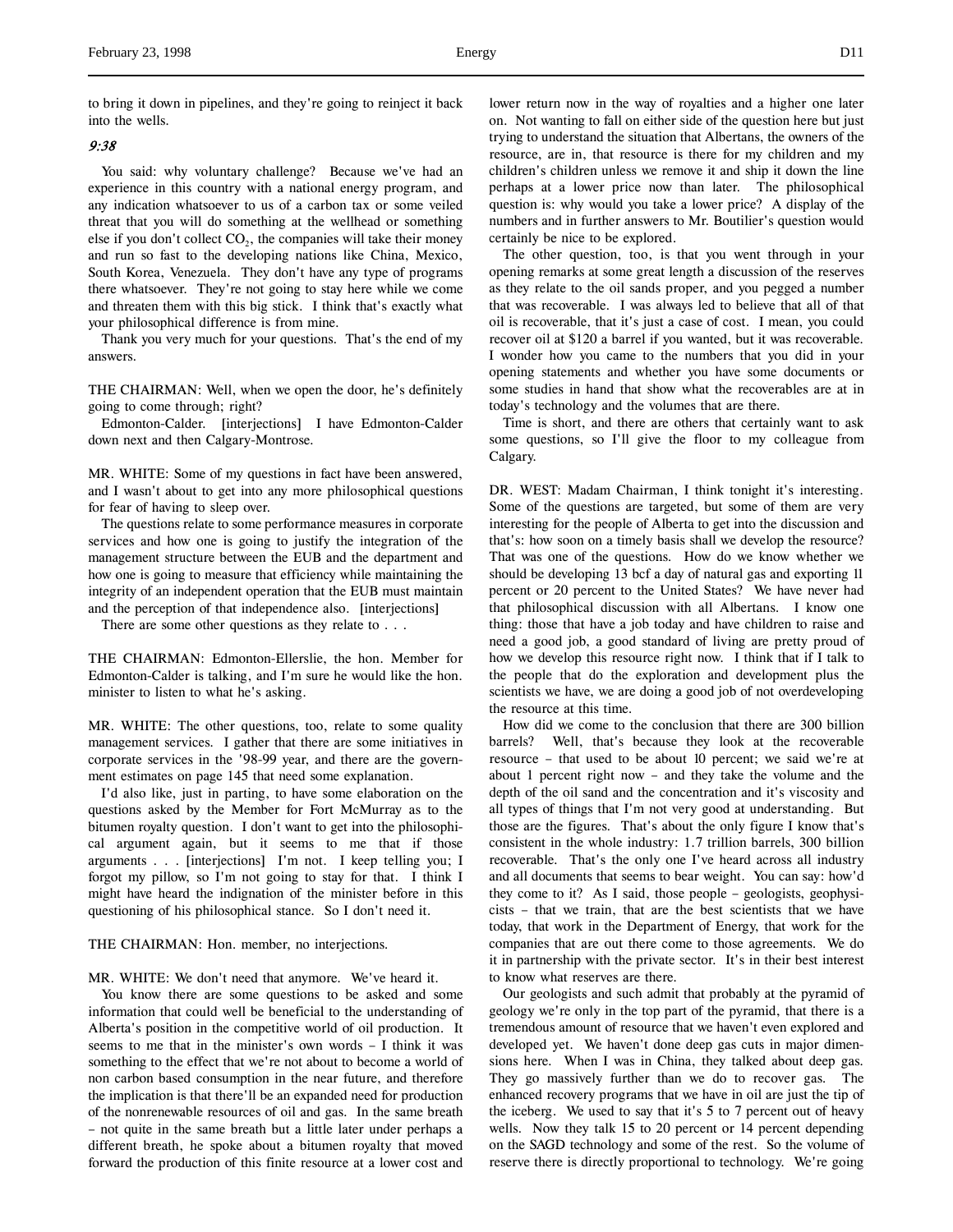To say that we have overabused this resource  $-$  I think anybody in the world today would not say that. There'll be ample discussions in the future for you and your children and the children's children to discuss this. I firmly believe that we have only touched the tip of the iceberg as it comes to the resource here in Alberta. If you do the reserves of coal, the estimated reserves at the present day usage was 300 years at one time. We haven't even looked at things like gasification and other things that we could use in coal. We haven't even touched that yet. Natural gas reserves: unlimited when you start to think of some of the geology that hasn't been studied.

Conventional oil: well, there was 30 years of conventional oil when I came in 1967. I can remember that. I came to Alberta, and they said that there was 30 to 40 years left of conventional oil. Last year they told me there was 30 to 40 years. So I guess when I came to Alberta in 1967, there was actually 60 to 70 years left, but they told me 30.

# 9:48

So I guess as we go forward, that answer and that philosophy will have to come, but I don't think it's a measurement of the function of the Department of Energy as a failure or as a positive light. It's a process that we work together as a society. I think it serves Albertans well, it serves Canada well, and it will serve a lot of people in the world better if we develop the technology here of enhancing that recovery of resources and export that technology to China and some other places that could sure use energy rather than rotten, high-sulphur coal. So I think the best is yet to come when it comes to this industry. I'll leave that to the future generations.

As far as some of the other questions – I had a lot of questions there, and I'm going to leave that so that our department can answer those.

The one member that was talking to me  $-$  I couldn't hear that well when she was going through and reading off the budget book, and she covered a lot of territory very quickly. I think that I will just say that if she was talking about the pollution of our air sheds, I could get into the Kyoto issue and CO<sub>2</sub> and what it actually means.

You understand, of course, that Canada is 2 percent of the world's  $CO<sub>2</sub>$  emissions. At best, you know, on a given day we won't affect the world pollution in the increase of  $CO<sub>2</sub>$  because China, which is not part of this program, is 18 percent of the emissions and growing. If we did our best effort to cut out all our CO<sub>2</sub> emissions, without the developing nations of, like I said, Mexico, South Korea, and India, then we would have affected the world by  $25$  days while the rest of them produced all the  $CO<sub>2</sub>$  we produce in Canada, not Alberta. I guess there's got to be a better understanding that they're not filling the air shed, as some environmentalist or somebody said to you. It's almost like you think that there's a silo up there over Fort McMurray that, you know, they put up every night and fill with  $CO<sub>2</sub>$  and it stays there. It doesn't.

The pollution in Canada is split about a third, a third, and a third: a third between transportation, a third between your personal living – your houses, your furnaces, your fireplaces, the electricity you burn, and all of the things you use – and industry. So the oil and gas industry, although very prominent in Alberta as an industry, across Canada on an ongoing basis is only responsible for about 30 percent of the problem. Of course Canada as a 2 percent contributor will not solve the world's problems but will

I just say that every time you start attacking this industry by using examples that are totally, I guess, irrespective of the global problem, then I think you're damaging the solution on a global basis. So I think it would stand well for all members of the Assembly not to take lightly their comments detrimentally to this industry and what they're doing. In fact, I would ask the opposition to join with us in support and don't negativize these things, because it's not healthy for Alberta. And lest we forget where our standard of living comes from.

THE CHAIRMAN: We have just a very few short minutes left. I have three speakers.

Calgary-Montrose.

MR. PHAM: Thank you, Madam Chairman. It is a pleasure for me to join the debate today on the business plan and the budget of the Department of Energy. I think that on the spectrum I am somewhere in the middle between the Member for Edmonton-Strathcona and the Minister of Energy. He's as far to the right as I can see and as I can remember in my memory.

I have gone through the business plan, and I agree with every goal in there. However, on goal 4 I think that the Member for Edmonton-Strathcona has a point, because when it comes to measuring something – I'm not talking about a philosophical debate right now. I just ask you how we can measure. We say that we would like to have a "target of 70% emissions covered by action plans by 2001." How are we measuring it today? How are we measuring it tomorrow? How are we going to measure it by the year 2001? How can we tell whether we have reached the target or not? As you mentioned earlier, the  $CO<sub>2</sub>$  emission is split up: 30 percent by transportation, 30 percent by household activities, and 30 percent by industry. It's a very complex structure to come up with that bulk figure. I remember that one time you and I discussed this, and you made a joke. You said that your department is going to import all of the machines from Vietnam to measure the  $CO<sub>2</sub>$  emissions.

Mr. Minister, I have had an opportunity to travel a lot outside of Canada. When I went down to South America, when I went to Asia, I could see that the problem they have with the environment is quite severe. I think that you are right on when you say that we are leading in this area, and many of our efforts to try to deal with this problem will benefit the world. However, when you say that you rely entirely on companies to voluntarily do these controls because you say that it is in their best interests to do so, that works in theory. We all know that it is in our best interests to drive carefully, but not everybody drives carefully. We can see that. We know that it is in the best interests of these companies to have an energy-efficient plan and try to reduce a number of the emissions as much as possible.

But I would like to propose something. Rather than coming in with a big stick, I would like to see the department come up with a plan to reward the companies who have demonstrated that they can meet and exceed the target that we set out for them to meet voluntarily. I do believe that we have that flexibility that we can play with. I for one support the energy industry in Alberta. I think that you were perfectly right on when you pointed out that it is the main force that drives our standard of living the way it is today, and we should do everything that we can to protect it from the federal government coming in and levying a green tax on us. However, we also have to make sure that we have done everything possible, that we have given industry every incentive to